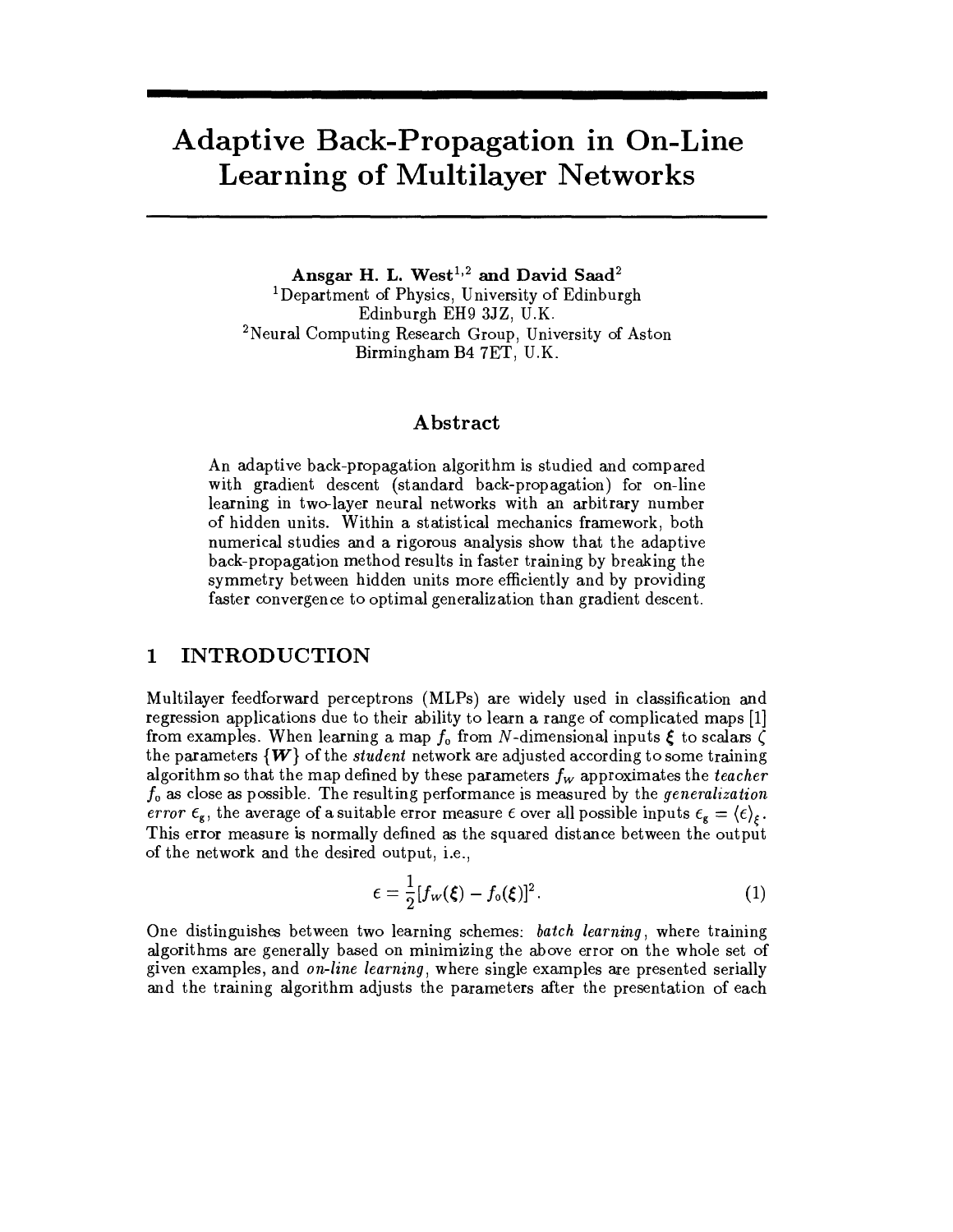example. We measure the efficiency of these training algorithms by how fast (or whether at all) they converge to an "acceptable" generalization error.

This research has been motivated by recent work [2] investigating an on-line learning scenario of a general two-layer student network trained by gradient descent on a task defined by a teacher network of similar architecture. It has been found that in the early stages of training the student is drawn into a suboptimal symmetric phase, characterized by each student node imitating all teacher nodes with the same degree of success. Although the symmetry between the student nodes is eventually broken and the student converges to the minimal achievable generalization error, the majority of the training time may be spent with the system trapped in the symmetric regime, as one can see in Fig. 1. To investigate possible improvements we introduce an adaptive back-propagation algorithm, which improves the ability of the student to distinguish between hidden nodes of the teacher. We compare its efficiency with that of gradient descent in training two-layer networks following the framework of [2]. In this paper we present numerical studies and a rigorous analysis of both the breaking of the symmetric phase and the convergence to optimal performance. We find that adaptive back-propagation can significantly reduce training time in both regimes by breaking the symmetry between hidden units more efficiently and by providing faster exponential convergence to zero generalization error.

#### DERIVATION OF THE DYNAMICAL EQUATIONS  $\boldsymbol{2}$

The student network we consider is a soft committee machine [3], consisting of K hidden units which are connected to N-dimensional inputs  $\xi$  by their weight vectors  $\mathbf{W} = \{W_i\}$   $(i = 1, ..., K)$ . All hidden units are connected to the linear output unit by couplings of unit strength and the implemented mapping is therefore  $f_w(\xi) = \sum_{i=1}^{K} g(x_i)$ , where  $x_i = W_i \xi$  is the activation of hidden unit *i* and  $g(\cdot)$  is a sigmoidal transfer function. The map  $f_0$  to be learned is defined by a teacher network of the same architecture except for a possible difference in the number of hidden units M and is defined by the weight vectors  $\mathbf{B} = \{B_n\}$   $(n = 1, ..., M)$ . Training examples are of the form  $(\xi^{\mu}, \zeta^{\mu})$ , where the components of the input<br>vectors  $\xi^{\mu}$  are drawn independently from a zero mean unit variance Gaussian dis-<br>tribution; the outputs are  $\zeta^{\mu} = \sum_{n=1}^{M} g(y_n^$ teacher hidden unit n.

An on-line training algorithm  $A$  is defined by the update of each weight in response to the presentation of an example  $(\xi^{\mu}, \zeta^{\mu})$ , which can take the general form  $W_i^{\mu+1} = W_i^{\mu} + A_i(\{\gamma\}, W^{\mu}, \xi^{\mu}, \zeta^{\mu})$ , where  $\{\gamma\}$  defines parameters adjustable by<br>the user. In the case of standard back-propagation, i.e., gradient descent on the error function defined in Eq. (1):  $\mathcal{A}_i^{\text{gd}}(\eta, \boldsymbol{W}^{\mu}, \boldsymbol{\xi}^{\mu}, \zeta^{\mu}) = (\eta/N) \delta_i^{\mu} \boldsymbol{\xi}^{\mu}$  with

$$
\delta_i^{\mu} = \delta^{\mu} g'(x_i^{\mu}) = \left[\zeta^{\mu} - f_W(\xi^{\mu})\right] g'(x_i^{\mu}),\tag{2}
$$

where the only user adjustable parameter is the learning rate  $\eta$  scaled by  $1/N$ . One can readily see that the only term that breaks the symmetry between different hidden units is  $g'(x_i^{\mu})$ , i.e., the derivative of the transfer function  $g(\cdot)$ . The fact that a prolonged symmetric phase can exist indicates that this term is not significantly different over the hidden units for a typical input in the symmetric phase.

The rationale of the adaptive back-propagation algorithm defined below is therefore to alter the  $g'$ -term, in order to magnify small differences in the activation between hidden units. This can be easily achieved by altering  $g'(x_i)$  to  $g'(\beta x_i)$ , where  $\beta$ plays the role of an inverse "temperature". Varying  $\beta$  changes the range of hidden unit activations relevant for training, e.g., for  $\beta > 1$  learning is more confined to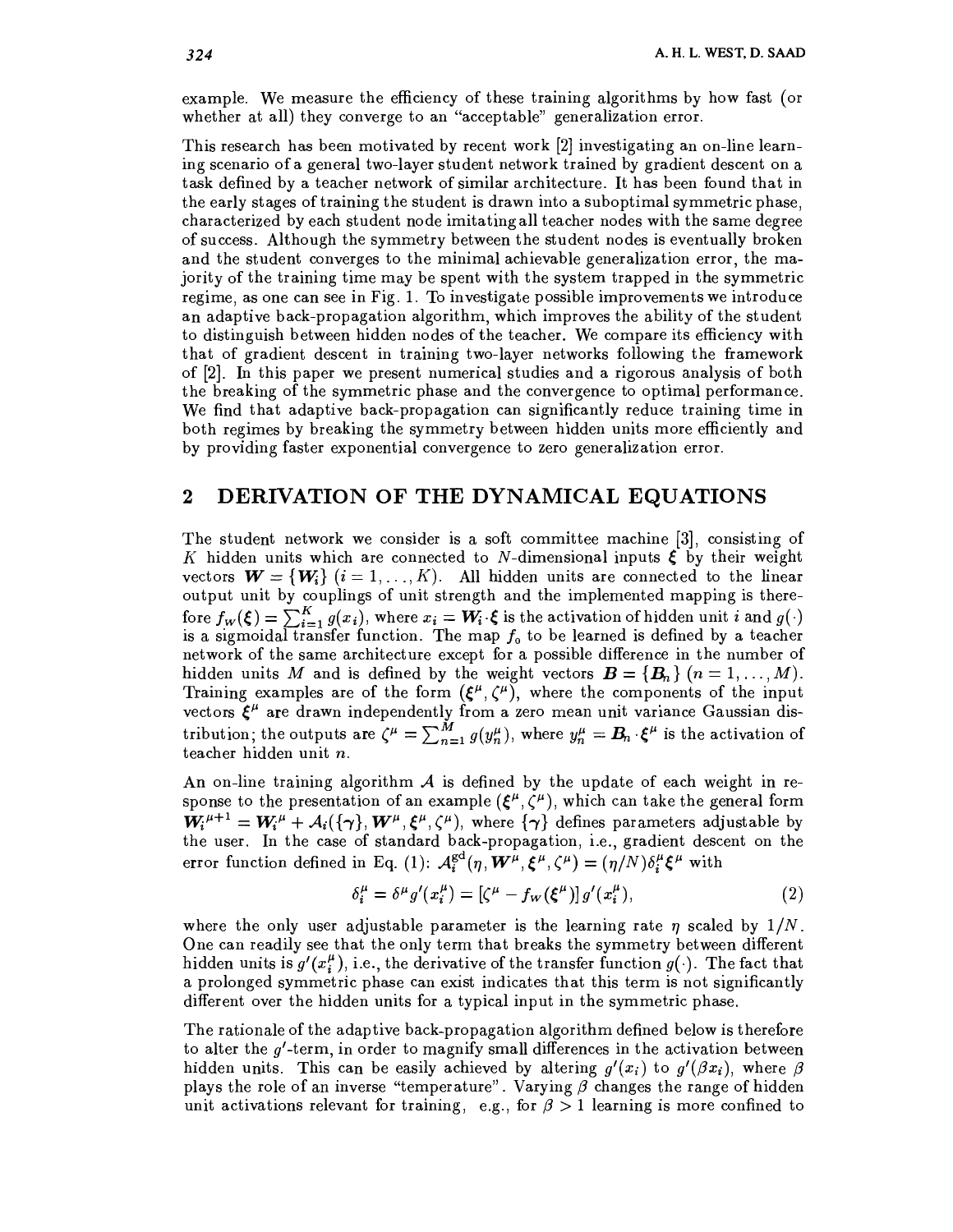small activations, when compared to gradient descent ( $\beta = 1$ ). The whole adaptive back-propagation training algorithm is therefore:

$$
\mathcal{A}_i^{\text{abp}}(\eta, \beta, \boldsymbol{W}^{\mu}, \boldsymbol{\xi}^{\mu}, \zeta^{\mu}) = \frac{\eta}{N} \delta^{\mu} g'(\beta x_i^{\mu}) \boldsymbol{\xi}^{\mu} = \frac{\eta}{N} \widetilde{\delta}_i^{\mu} \boldsymbol{\xi}^{\mu}
$$
(3)

with  $\delta^{\mu}$  as in Eq. (2). To compare the adaptive back-propagation algorithm with normal gradient descent, we follow the statistical mechanics calculation in [2]. Here we will only outline the main ideas and present the results of the calculation.

As we are interested in the typical behaviour of our training algorithm we average over all possible instances of the examples  $\xi$ . We rewrite the update equations (3) in  $W_i$  as equations in the order parameters describing the overlaps between student nodes  $Q_{ij} = W_i \cdot W_j$ , student and teacher nodes  $R_{in} = W_i \cdot B_n$  and teacher nodes  $T_{nm} = \mathbf{B}_n \cdot \mathbf{B}_m$ . The generalization error  $\epsilon_{\mathbf{g}}$ , measuring the typical performance, can be expressed in these variables only [2]. The order parameters  $Q_{ij}$  and  $R_{in}$  are the new dynamical variables, which are self-averaging with respect to the randomness in the training data in the thermodynamic limit  $(N \to \infty)$ . If we interpret the normalized example number  $\alpha = \mu/N$  as a continuous time variable, the update equations for the order parameters become first order coupled differential equations

$$
\frac{dR_{in}}{d\alpha} = \eta \left\langle \tilde{\delta}_i y_n \right\rangle_{\xi}, \n\frac{dQ_{ij}}{d\alpha} = \eta \left\langle \tilde{\delta}_i x_j + \tilde{\delta}_j x_i \right\rangle_{\xi} + \eta^2 \left\langle \tilde{\delta}_i \tilde{\delta}_j \right\rangle_{\xi}.
$$
\n(4)

All the integrals in Eqs. (4) and the generalization error can be calculated explicitly if we choose  $g(x) = erf(x/\sqrt{2})$  as the sigmoidal activation function [2]. The exact form of the resulting dynamical equations for adaptive back-propagation is similar to the equations in  $[2]$  and will be presented elsewhere  $[4]$ . They can easily be integrated numerically for any number of K student and M teacher hidden units. For the remainder of the paper, we will however focus on the realizable case  $(K = M)$  and uncorrelated isotropic teachers of unit length  $T_{nm} = \delta_{nm}$ .

The dynamical evolution of the overlaps  $Q_{ij}$  and  $R_{in}$  follows from integrating the equations of motion (4) from initial conditions determined by the random initialization of the student weights W. Whereas the resulting norms  $Q_{ii}$  of the student vector will be order  $\mathcal{O}(1)$ , the overlaps  $Q_{ij}$  between student vectors, and studentteacher vectors  $R_{in}$  will be only order  $\mathcal{O}(1/\sqrt{N})$ . The random initialization of the weights is therefore simulated by initializing the norms  $Q_{ii}$  and the overlaps  $Q_{ij}$  and  $R_{in}$  from uniform distributions in the [0, 0.5] and [0, 10<sup>-12</sup>] interval respectively.

In Fig. 1 we show the difference of a typical evolution of the overlaps and the generalization error for  $\beta = 12$  and  $\beta = 1$  (gradient descent) for  $K = 3$  and  $\eta = 0.01$ . In both cases, the student is drawn quickly into a suboptimal symmetric phase, characterized by a finite generalization error (Fig. 1e) and no differentiation between the hidden units of the student: the student norms  $Q_{ii}$  and overlaps  $Q_{ij}$  are similar (Figs. 1b,1d) and the overlaps of each student node with all teacher nodes  $R_{in}$  are nearly identical (Figs. 1a,1c). The student trained by gradient descent (Figs. 1c,1d) is trapped in this unstable suboptimal solution for most of the training time, whereas adaptive back-propagation (Figs. 1a,1b) breaks the symmetry significantly earlier. The convergence phase is characterized by a specialization of the different student nodes and the evolution of the overlap matrices **Q** and **R** to their optimal value **T**, except for the permutational symmetry due to the arbitrary labeling of the student nodes. Clearly, the choice  $\beta = 12$  is suboptimal in this regime. The student trained with  $\beta = 1$  converges faster to zero generalization error (Fig. 1e). In order to optimize  $\beta$  seperately for both the symmetric and the convergence phase, we will examine the equations of motions analytically in the following section.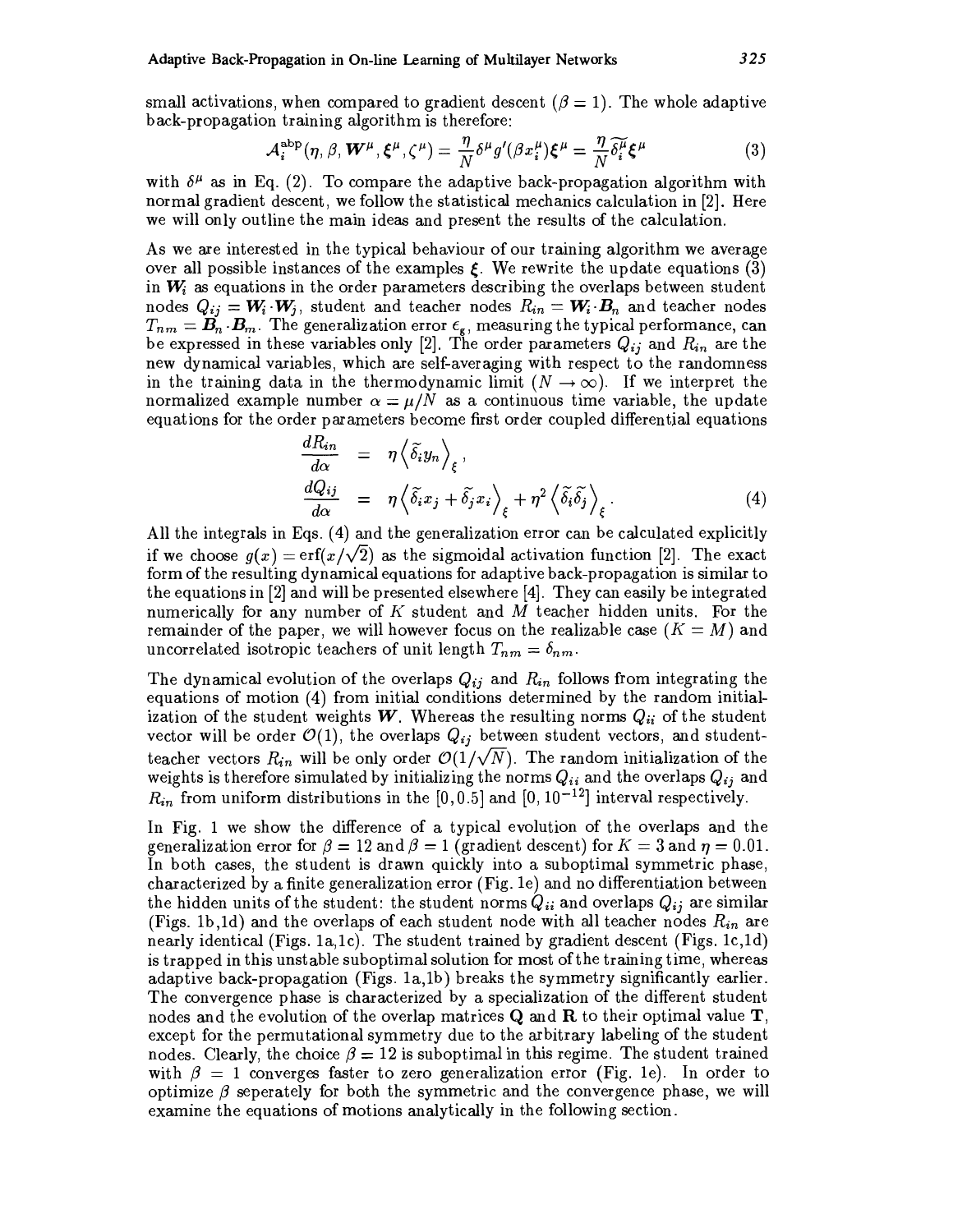

the generalization error (e) as a function of the normalized example number  $\alpha$ for a student with three hidden nodes learning an isotropic three-node teacher  $(T_{nm}=\delta_{nm})$ . The learning rate  $\eta=0.01$ is fixed but the value of the inverse temperature varies (a,b):  $\beta=12$  and (c,d):  $\beta=1$  (gradient descent).



#### ANALYSIS OF THE DYNAMICAL EQUATIONS  $\bf{3}$

In the case of a realizable learning scenario  $(K=M)$  and isotropic teachers  $(T_{nm} = \delta_{nm})$  the order parameter space can be very well characterized by similar diagonal and off-diagonal elements of the overlap matrices Q and R, i.e.,  $Q_{ij} = Q\delta_{ij} + C(1-\delta_{ij})$  for the student-student overlaps and, apart from a relabeling of the student nodes, by  $R_{in} = R\delta_{in} + S(1 - \delta_{in})$  for the student-teacher overlaps. As one can see from Fig. 1, this approximation is particularly good in the symmetric phase and during the final convergence to perfect generalization.

#### $3.1$ SYMMETRIC PHASE AND ONSET OF SPECIALIZATION

Numerical integration of the equations of motion for a range of learning scenarios show that the length of the symmetric phase is especially prolonged by isotropic teachers and small learning rates  $\eta$ . We will therefore optimize the dynamics (4) in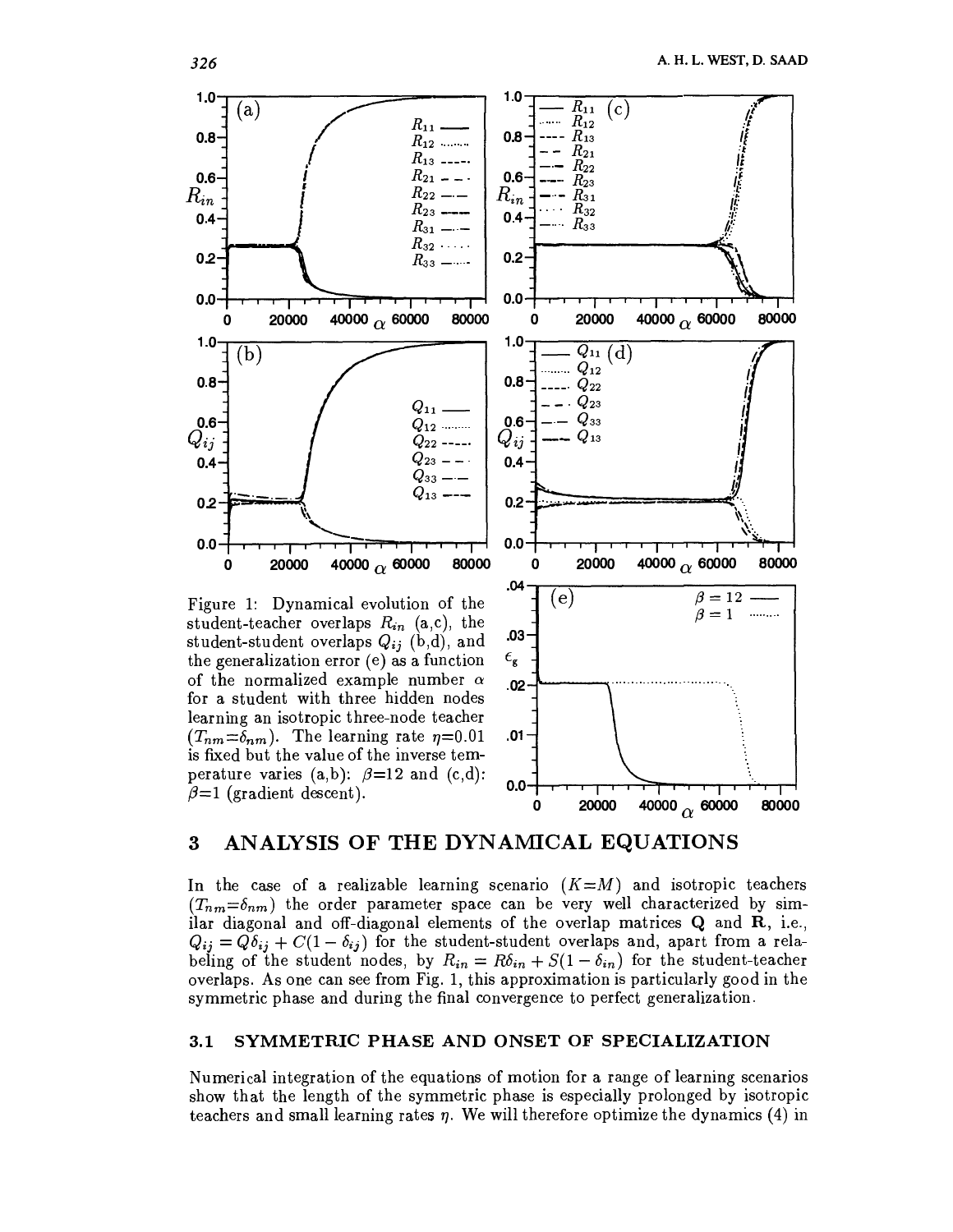the symmetric phase with respect to  $\beta$  for isotropic teachers in the small  $\eta$  regime, where terms proportional to  $\eta^2$  can be neglected. The fixed point of the truncated equations of motion

$$
Q^* = C^* = \frac{1}{2K - 1} \quad \text{and} \quad R^* = S^* = \sqrt{\frac{Q^*}{K}} = \frac{1}{\sqrt{K(2K - 1)}} \tag{5}
$$

is independent of  $\beta$  and thus identical to the one obtained in [2]. However, the symmetric solution is an unstable fixed point of the dynamics and the small perturbations introduced by the generically nonsymmetric initial conditions will eventually drive the student towards specialization.

To study the onset of specialization, we expand the truncated differential equations to first order in the deviations  $q = Q - Q^*$ ,  $c = C - C^*$ ,  $r = R - R^*$ , and  $s = S - S^*$  from the fixed point values (5). The linearized equations of motion take the form  $dv/d\alpha = \mathbf{M} \cdot v$ , where  $v = (q, c, r, s)$  and M is a  $4 \times 4$  matrix whose elements are the first derivatives of the truncated update equations (4) at the fixed point with respect to v. Perturbations or modes which are proportional to the *eigenvectors*  $v_i$  of M will therefore decrease or increase exponentially depending on whether the corresponding *eigenvalue*  $\lambda_i$  is negative or positive. For the onset of specialization only the modes are relevant which are amplified by the dynamics, i.e., the ones with positive eigenvalue. For them we can identify the inverse eigenvalue as a typical escape time  $\tau_i$  from the symmetric phase.

We find only one relevant perturbation for  $q = c = 0$  and  $s = -r/(K - 1)$ . This can be confirmed by a closer look at Fig. 1. The onset of specialization is signaled by the breaking of the symmetry between the student-teacher overlaps, whereas significant differences from the symmetric fixed point values of the student norms and overlaps occur later. The escape time  $\tau$  associated with the above perturbation is

$$
\tau(\beta) = \frac{\pi}{2\eta} \frac{\sqrt{2K - 1}(2K + \beta)^{3/2}}{K\beta}.
$$
\n
$$
(6)
$$

Minimization of  $\tau$  with respect to  $\beta$  yields  $\beta^{\text{opt}} = 4K$ , i.e., the optimal  $\beta$  scales with the number of hidden units, and

$$
\tau^{\rm opt} = \frac{9\pi}{2\eta} \frac{\sqrt{2K - 1}}{\sqrt{6K}}.\tag{7}
$$

Trapping in the symmetric phase is therefore always inversely proportional to the learning rate  $\eta$ . In the large K limit it is proportional to the number of hidden nodes K ( $\tau \sim 2\pi K/\eta$ ) for gradient descent, whereas it is independent of K  $[\tau \sim 3\sqrt{3}\pi/(2\eta)]$  for the optimized adaptive back-propagation algorithm.

#### CONVERGENCE TO OPTIMAL GENERALIZATION  $3.2$

In order to predict the optimal learning rate  $\eta^{\text{opt}}$  and inverse temperature  $\beta^{\text{opt}}$ for the convergence, we linearize the full equations of motion (4) around the zero generalization error fixed point  $R^* = Q^* = 1$  and  $S^* = C^* = 0$ . The matrix M of the resulting system of four coupled linear differential equations in  $q = 1 - Q$ ,  $c = C, r = 1 - R$ , and  $s = S$  is very complicated for arbitrary  $\beta$ , K and  $\eta$ , and its eigenvalues and eigenvectors can therefore only be analysed numerically.

We illustrate the solution space with  $K = 3$  and two  $\beta$  values in Fig. 2a. We find that the dynamics decompose into four modes: two slow modes associated with eigenvalues  $\lambda_1$  and  $\lambda_2$  and two fast modes associated with eigenvalues  $\lambda_3$  and  $\lambda_4$ , which are negative for all learning rates and whose magnitude is significantly larger.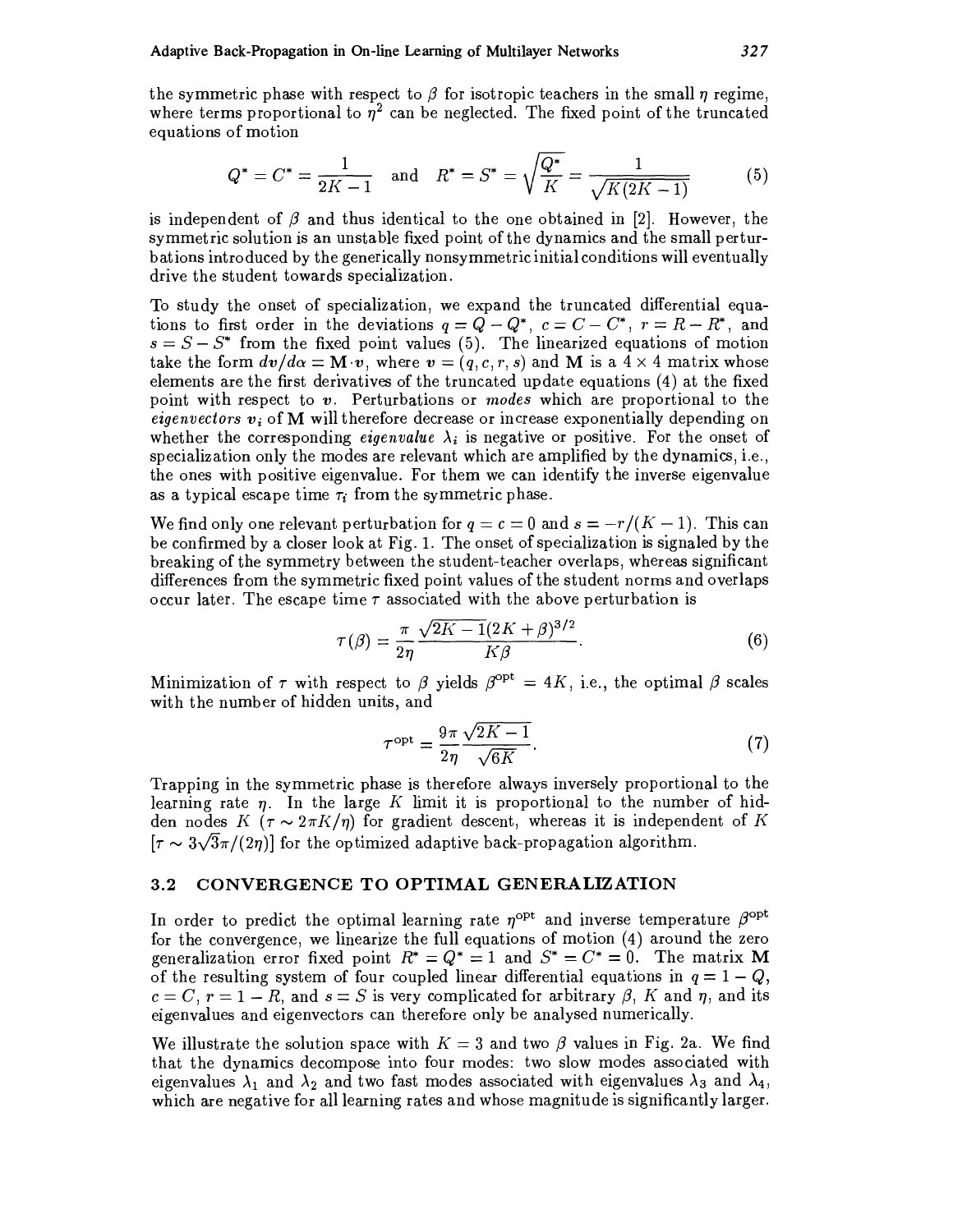

Figure 2: (a) The eigenvalues  $\lambda_1, \lambda_2$  (see text) as a function of the learning rate  $\eta$  at  $K = 3$  for two values of  $\beta$ :  $\beta = 1$ , and  $\beta = \beta^{\text{opt}} = 1.8314$ . For comparison we plot  $2\lambda_2$  and find that the optimal learning rate  $\eta^{\text{opt}}$  is given by the condition  $\lambda_1 = 2\lambda_2$ for  $\beta^{\text{opt}}$ , but by the minimum of  $\lambda_1$  for  $\beta = 1$ . (b) The optimal inverse temperature  $\beta^{\text{opt}}$  as a function of the number of hidden units K saturates for large K.

The fast modes decay quickly and their influence on the long-time dynamics is negligible. They are therefore excluded from Fig. 2a and the following discussion. The eigenvalue  $\lambda_2$  is negative and linear in  $\eta$ . The eigenvalue  $\lambda_1$  is a non-linear function of both  $\beta$  and  $\eta$  and negative for small  $\eta$ . For large  $\eta$ ,  $\lambda_1$  becomes positive and training does not converge to the optimal solution defining the maximum learning rate  $\eta_{\text{max}}$  as  $\lambda_1(\eta_{\text{max}})=0$ . For all  $\eta < \eta_{\text{max}}$  the generalization error decays exponentionally to  $\epsilon_{\mathbf{g}}^* = 0$ .

In order to identify the corresponding convergence time  $\tau$ , which is inversely proportional to the modulus of the eigenvalue associated with the slowest decay mode, we expand the generalization error to second order in  $q, c, r$  and s. We find that the mode associated with the linear eigenvalue  $\lambda_2$  does not contribute to first order terms, and controls only second order term in a decay rate of  $2\lambda_2$ . The learning rate  $\eta^{\text{opt}}$  which provides the fastest asymptotic decay rate  $\lambda^{\text{opt}}$  of the generalization error is therefore either given by the condition  $\lambda_1(\eta^{\text{opt}}) = 2\lambda_2(\eta^{\text{opt}})$  or alternatively by min<sub>n</sub>( $\lambda_1$ ) if  $\lambda_1 > 2\lambda_2$  at the minimum of  $\lambda_1$  (see Fig. 2a).

We can further optimize convergence to optimal generalization by minimizing the decay rate  $\lambda^{\text{opt}}(\beta)$  with respect to  $\beta$  (see Fig. 2b). Numerically, we find that the optimal inverse temperature  $\beta^{\text{opt}}$  saturates for large K at  $\beta^{\text{opt}} \approx 2.03$ . For large K, we find an associated optimal convergence time  $\tau^{\text{opt}}(\beta^{\text{opt}}) \sim 2.90K$  for adaptive back-propagation optimized with respect to  $\eta$  and  $\beta$ , which is an improvement by 17% when compared to  $\tau^{\text{opt}}(1) \sim 3.48K$  for gradient descent optimized with respect to  $\eta$ . The optimal and maximal learning rates show an asymptotic  $1/K$ behaviour and  $\eta^{\text{opt}}(\beta^{\text{opt}}) \sim 4.78/K$ , which is an increase by 20% compared to gradient descent. Both algorithms are quite stable as the maximal learning rates, for which the learning process diverges, are about 30% higher than the optimal rates.

## SUMMARY AND DISCUSSION 4

This research has been motivated by the dominance of the suboptimal symmetric phase in on-line learning of two-layer feedforward networks trained by gradient descent [2]. This trapping is emphasized for inappropriate small learning rates but exists in all training scenarios, effecting the learning process considerably. We